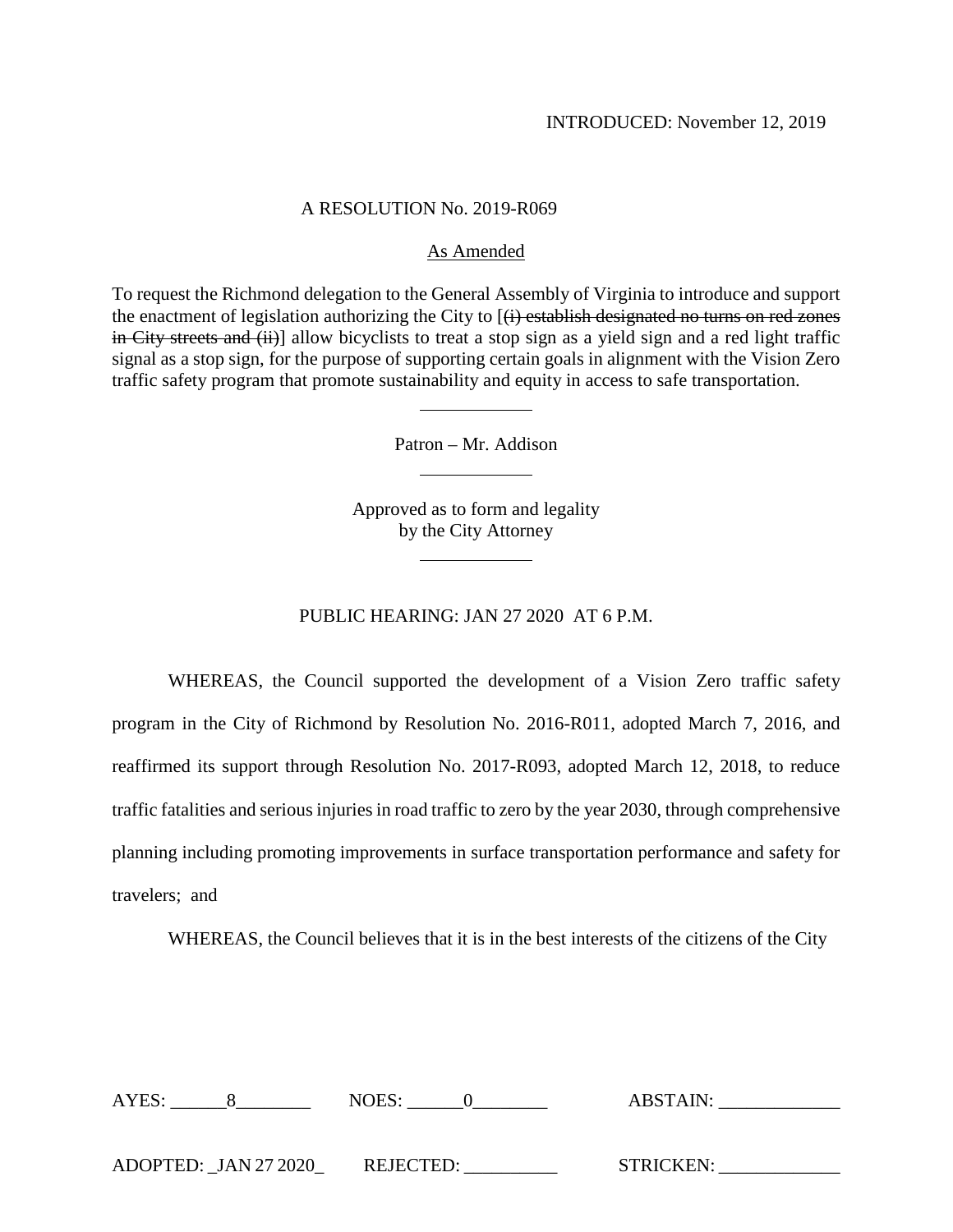of Richmond that the Council request the Richmond delegation to the General Assembly of Virginia to introduce and support the enactment of legislation authorizing the City to  $\overline{(i)}$  establish designated no turns on red zones in City streets and (ii)] allow bicyclists to treat a stop sign as a yield sign and a red light traffic signal as a stop sign, for the purpose of supporting certain goals in alignment with the Vision Zero traffic safety program that promote sustainability and equity in access to safe transportation.

### NOW, THEREFORE,

### BE IT RESOLVED BY THE COUNCIL OF THE CITY OF RICHMOND:

That, the Council hereby requests that the Richmond delegation to the General Assembly of Virginia introduce and support the enactment of legislation authorizing the City to  $[\langle \mathbf{i} \rangle]$  establish designated no turns on red zones in City streets and (ii)] allow bicyclists to treat a stop sign as a yield sign and a red light traffic signal as a stop sign, for the purpose of supporting certain goals in alignment with the Vision Zero traffic safety program that promote sustainability and equity in access to safe transportation.

**A TRUE COPY:** TESTE: Amein D. Ring

**City Clerk**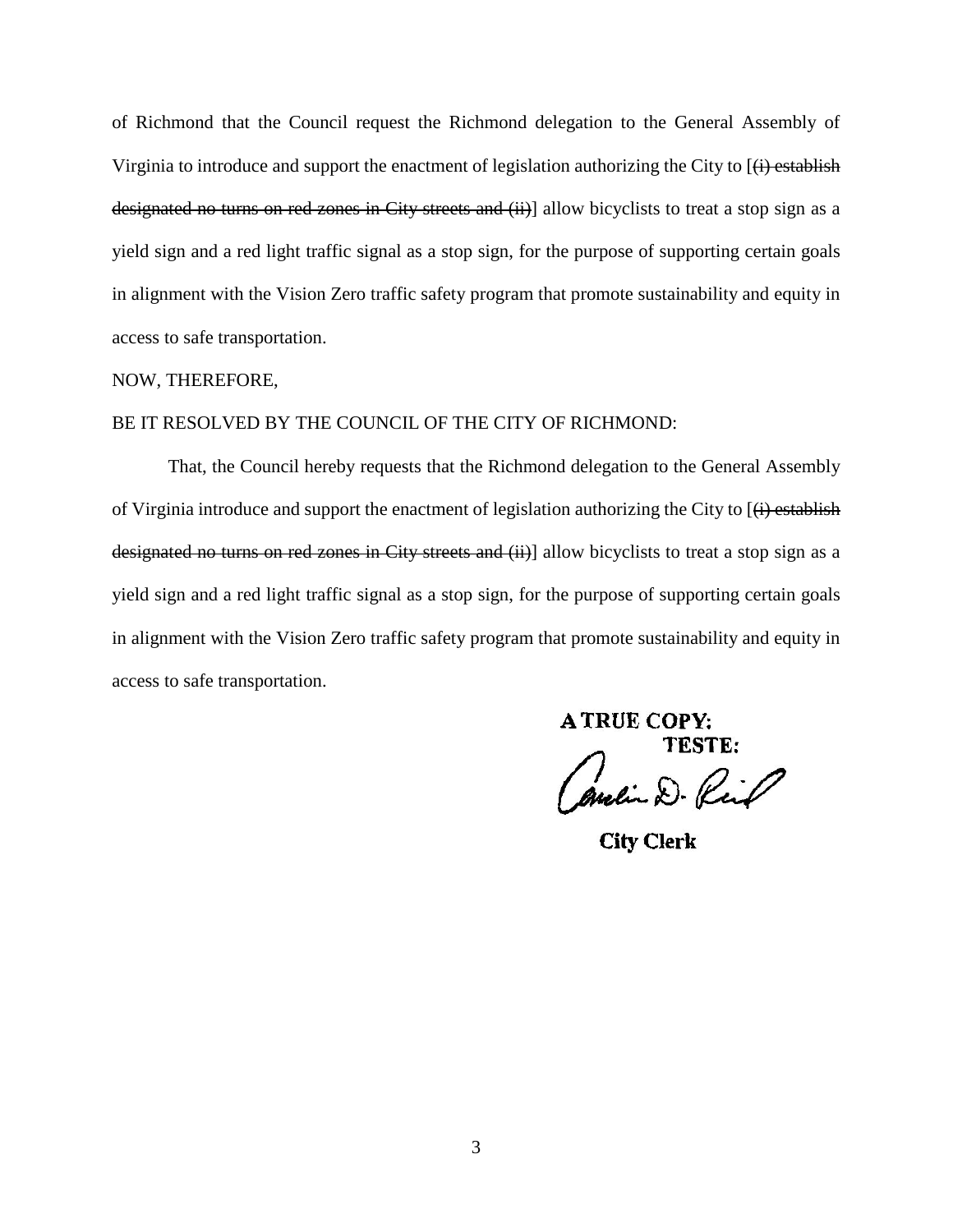

**THROUGH** 

## **Richmond City (** OIII The Voice of the People

Richmond, Virginia Office of the Council Chief of Staff

**Ordinance/Resolution Request** 

**TO** Allen Jackson, Richmond City Attorney Richmond Office of the City Attorney

> Meghan K. Brown NUS Interim Council Chief of Staff

NOV 07 2019

RECEIVED

OFFICE OF THE CITY ATTORNEY

**ATTORNEY** 

**FROM** William E. Echelberger, Jr, Council Budget Analyst

**COPY** Andreas D. Addison, 2nd District Representative Haskell Brown, Deputy City Attorney Daniel Wagner, 2<sup>nd</sup> District Council Liaison

**DATE** November 7, 2019

PAGE/s  $1$  of 3

RVA Streets for All Initiative - Implementing Resolutions **TITLE** 

| This is a request for the drafting of an |  |  |  |  |
|------------------------------------------|--|--|--|--|
|------------------------------------------|--|--|--|--|

Ordinance  $\Box$ Resolution  $\boxtimes$ 

OFFICE

# **REQUESTING COUNCILMEMBER/PATRON**

Andreas D. Addison, 2<sup>nd</sup> District Representative

**SUGGESTED STANDING COMMITTEE** 

Land Use, Housing, and Transportation

THE 0

# ORDINANCE/RESOLUTION SUMMARY

| The patron requests the following 6 resolutions to implement the RVA Streets for All Initiative:                                    |                                                                                                                                                                                                                                                                                                            |  |  |  |
|-------------------------------------------------------------------------------------------------------------------------------------|------------------------------------------------------------------------------------------------------------------------------------------------------------------------------------------------------------------------------------------------------------------------------------------------------------|--|--|--|
|                                                                                                                                     |                                                                                                                                                                                                                                                                                                            |  |  |  |
| $\mathbf{I}$ .<br>Requesting the Mayor to include the following funding items in the proposed FY20-21<br>Budget:                    |                                                                                                                                                                                                                                                                                                            |  |  |  |
|                                                                                                                                     | a. An additional full-time position primarily charged with implementing the<br>Vision Zero Action Plan, to assist the Vision Zero traffic safety program<br>coordinator within the Department of Public Works;                                                                                             |  |  |  |
|                                                                                                                                     | b. An appropriation of at least \$1,000,000 within the Capital Improvement<br>Program for projects identified, with their scopes determined, for Vision Zero<br>traffic safety program projects, for the fiscal year commencing July 1, 2020<br>and ending June 30, 2021, and each fiscal year thereafter. |  |  |  |
|                                                                                                                                     | c. Adding additional RPD traffic officers for dedicated enforcement along<br>High Injury Street Network;                                                                                                                                                                                                   |  |  |  |
|                                                                                                                                     | d. Allocating funding to fill vacancies or necessary new positions within DPW and PDR to<br>achieve stated policy goals within the Omnibus package, including, but not limited<br>to inspectors, Vision Zero Engineers, etc.                                                                               |  |  |  |
| 2. Requesting the Chief Administrative Officer to make the following changes to the City's<br>infrastructure for pedestrian safety: |                                                                                                                                                                                                                                                                                                            |  |  |  |
|                                                                                                                                     | a. While noting that the Department of Public Works is already identifying                                                                                                                                                                                                                                 |  |  |  |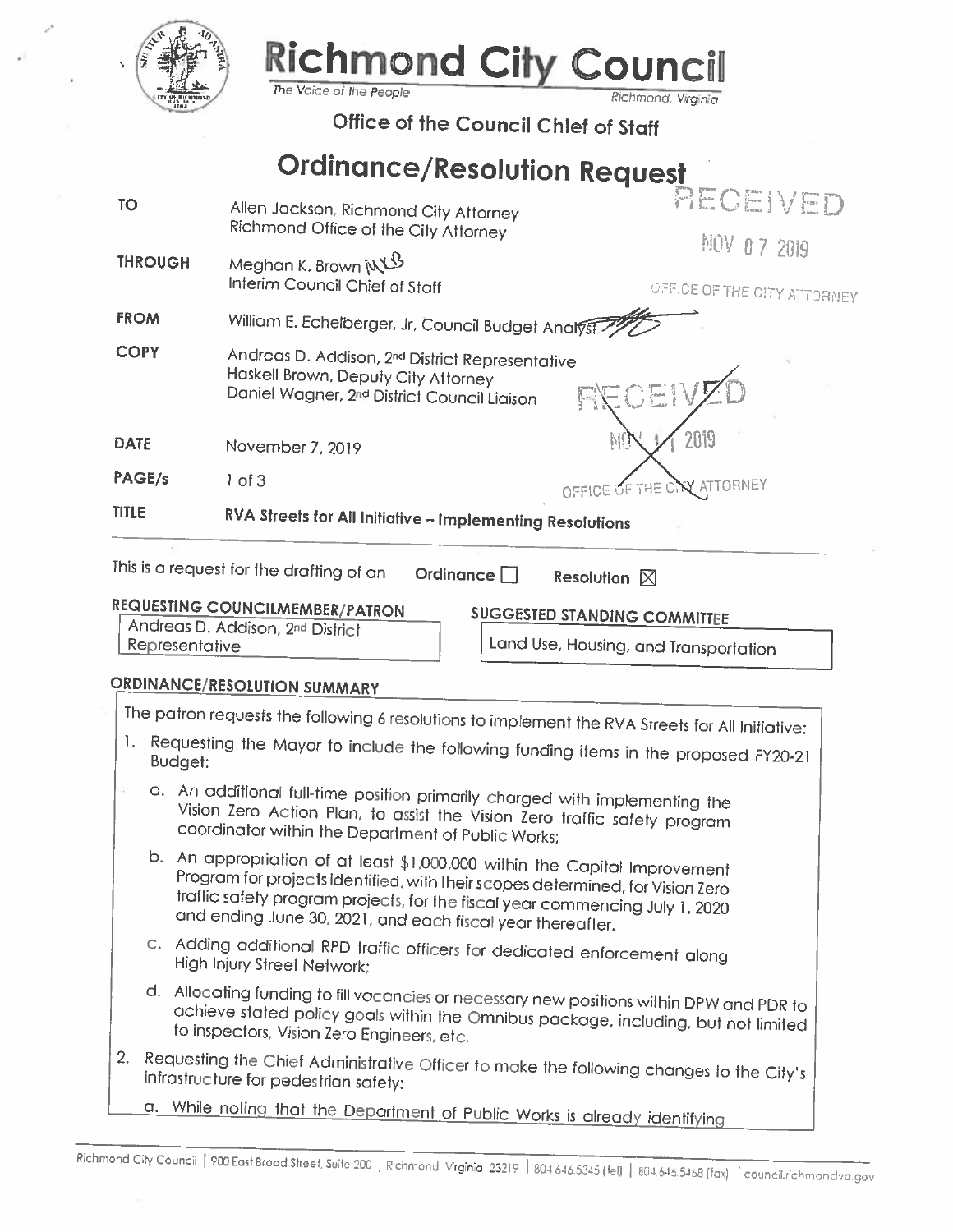traffic-controlled intersections with high pedestrian volumes as potential candidates for the installation of leading pedestrian interval signals, requesting installation of leading pedestrian interval signals at all stoplightcontrolled intersections that also include a bike lane or other shared-use paths, while noting that,

- b. Require developers to include, to the extent permitted by law, new sidewalks, crosswalks and markings, protected bike lanes, shared-use paths & plans for legal curbside drop off rideshare or deliveries;
- c. Supporting the permission of street art in 'No Parking Zones' and high visibility street corners;
- d. Supporting the inclusion of "must yield to pedestrians signs" to "Complete Streets" design:
- e. Calling for codification of a process into RVA311 or citizens and businesses to request the installation of bike racks/share mobility device parking stations in no parking zones and high visibility street corners;
- Supporting development of a process to identify and designate ride-share f. zones in major commercial corridors to divert ride-share traffic away from bus lanes, no parking zones, bike lanes, etc., and allowing areas such as loading zones could be permitted for such use;
- g. Requesting the Chief Administrative Officer to cause a report to be prepared on the City's existing streetlight lumen minimums for City streets, including streets within the City's High Injury Street Network as designated by the Department of Public Works, and to cause the development of a citywide plan for improving streetlight lumen standards to enhance pedestrian safety along the High Injury Street Network, reduce the City's carbon footprint, and reduce light pollution.
- 3. Expressing Council's Support for sustained learning and data collection to inform future policy and investment by:
	- a. Calling for DPW to identify intersections across the city with the highest volumes of pedestrian traffic, and to study the effects of installing all-walk signals at those identified intersections with the goal of improving safety for pedestrians, cyclists and other multi-modal users, and drivers;
	- b. Calling for the integration of a Vision Zero or Violation of Public Right of Way category into RVA311 that allows residents to submit photographs of offending vehicles;
	- c. Calling for the expansion of Safe Routes to School to all schools, and integrating Vision Zero principles into the school transportation policies and efforts at Richmond Public Schools.
		- a. Private school partnerships can be included in Safe Routes to Schools; and
		- b. Appropriate funding levels for staff and restructure shall be allocated.
- 4. Expressing City Council's support of setting and publishing goals to promote sustainability and equity by calling for the Administration to present the updated Richmond Connect Multimodal Transportation Plan for City Council adoption; adding additional goals if not already included:
	- a. Establishing a goal of 50% of all commutes by public transportation, biking, walking, or any mode other than personal vehicle within 12 years of the adoption of the plan:
	- b. Establishing comprehensive plan to ensure equitable access to public transportation in all districts, including a list of transit priority need areas that DPW or the relevant City of Richmond department has identified as